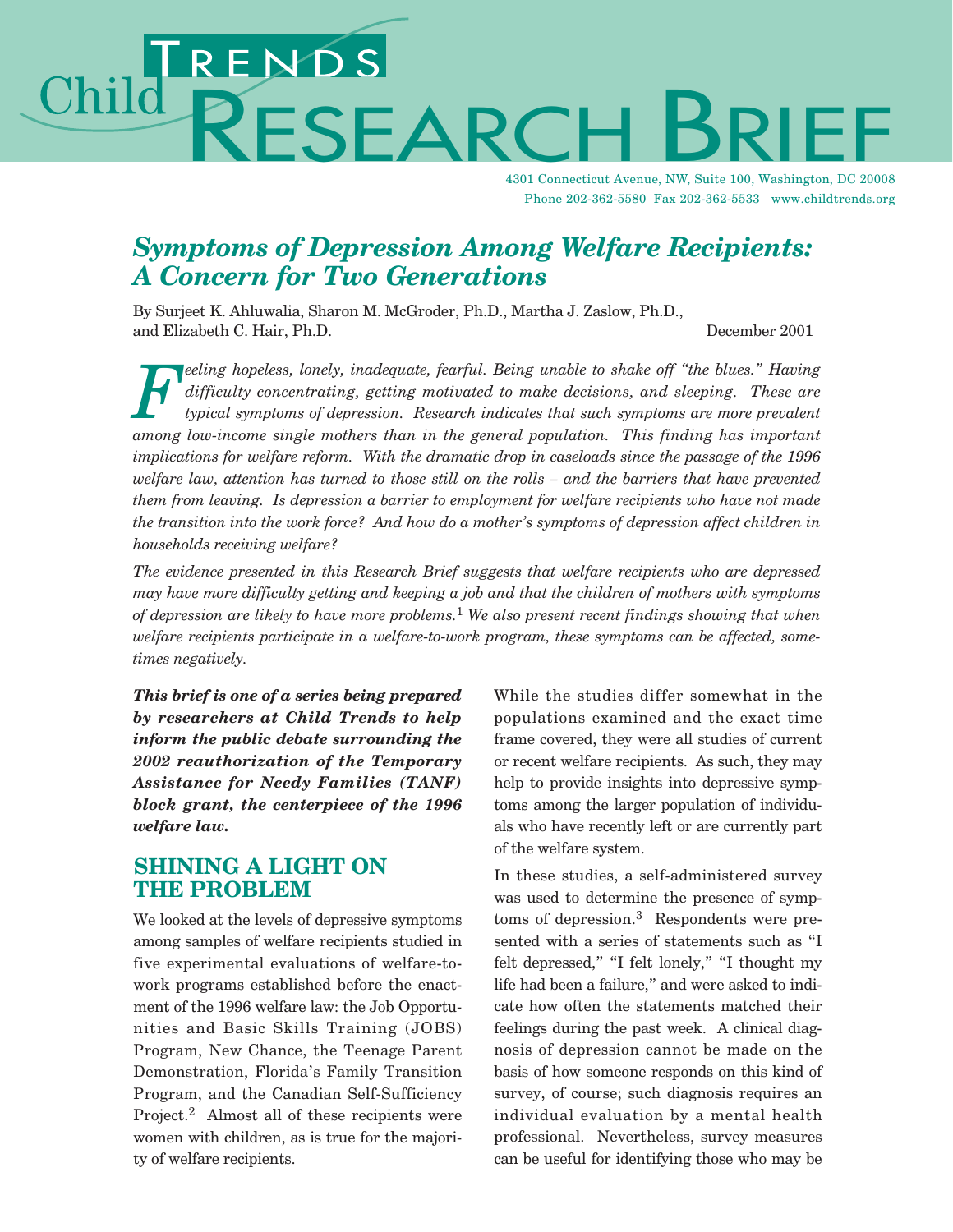*at risk* for clinical depression. Given this distinction, we use the term "depressive symptoms," rather than "depression," throughout this brief.

**The prevalence:** In surveys of the general population, about 20 percent of respondents are reported to have symptoms suggestive of clinical depression.4 Previous non-experimental studies have reported higher rates of depressive symptoms in low-income populations, especially among mothers with young children, than in populations with higher incomes.<sup>5,6</sup> In the five experimental studies that we reviewed, among welfare recipients who were not enrolled in a welfare-to-work program (the control group), the percentages that could be considered at risk of clinical depression were much higher than in the general population. Across all the research samples, the percentages of individuals currently or recently receiving public assistance who were considered to have many symptoms of depression ranged from 30 percent (in the Riverside JOBS Program) to 45 percent (in the Newark Teenage Parent Demonstration).

**The findings in a nutshell:** The relatively high rates of depressive symptoms among these pre-1996 samples of welfare recipients suggest that the risk of depression may well be a problem for large numbers of individuals who are currently receiving welfare.

## **A POSSIBLE BARRIER TO EMPLOYMENT**

Perhaps because of its prevalence, depression is often discussed as one possible barrier to employment among individuals who are on public assistance.7 People who are depressed may find it difficult to get and keep a job. Yet until recently, research on how depression affects the employability of welfare recipients has been limited, and the studies that do exist report differing results, as seen below:

■ In a study of welfare recipients that used a refined screening tool to identify major depression, respondents were asked whether they were employed at the time of the survey. In this case, after controlling for other factors that may have kept these individuals from working (such as lack of child care or difficulty with transportation), depression *was* found to be a barrier to employment. $8$  Thus, this study suggests that current depression can be a barrier to current employment status.

- Three studies that used a short survey to measure the prevalence of depressive symptoms, rather than diagnostic criteria for major depression, did *not*, however, find an association between having symptoms of depression and being employed.9
- Other studies *did* find such an association when using the same survey measure of depressive symptoms, but the association was driven by mothers who experienced both high levels of depressive symptoms and other problems that stymied their efforts to work, such as low literacy or limited work experience.10

**Making sense of the findings**: This set of findings suggests that *major* depression may act as a barrier to employment for welfare recipients, but that *symptoms* of depression may not. A number of factors could be responsible for these results. It could be that when using a less refined survey measure, the level or type of depressive symptoms that act as a barrier is missed. Or it could be that just having symptoms of depression, rather than clinical depression, may not in itself act as a barrier to employment, but that when these symptoms are combined with other risk factors, they may. It is also possible that depressive symptoms may not hurt individuals' abilities to *get* a job, but that they may hurt their abilities to *keep* a job. For example, research has shown that depressed workers take more sick days.<sup>11</sup> This may make them prime candidates for dismissal. On the other hand, depressive symptoms may actually be lifted once individuals are working because holding a job may improve their opinions about their own abilities and their future prospects. In the case of major depression, this may not hold true. Future research on the effects of depression and depressive symptoms on both employment status and employment stability may be able to clarify the results from these studies.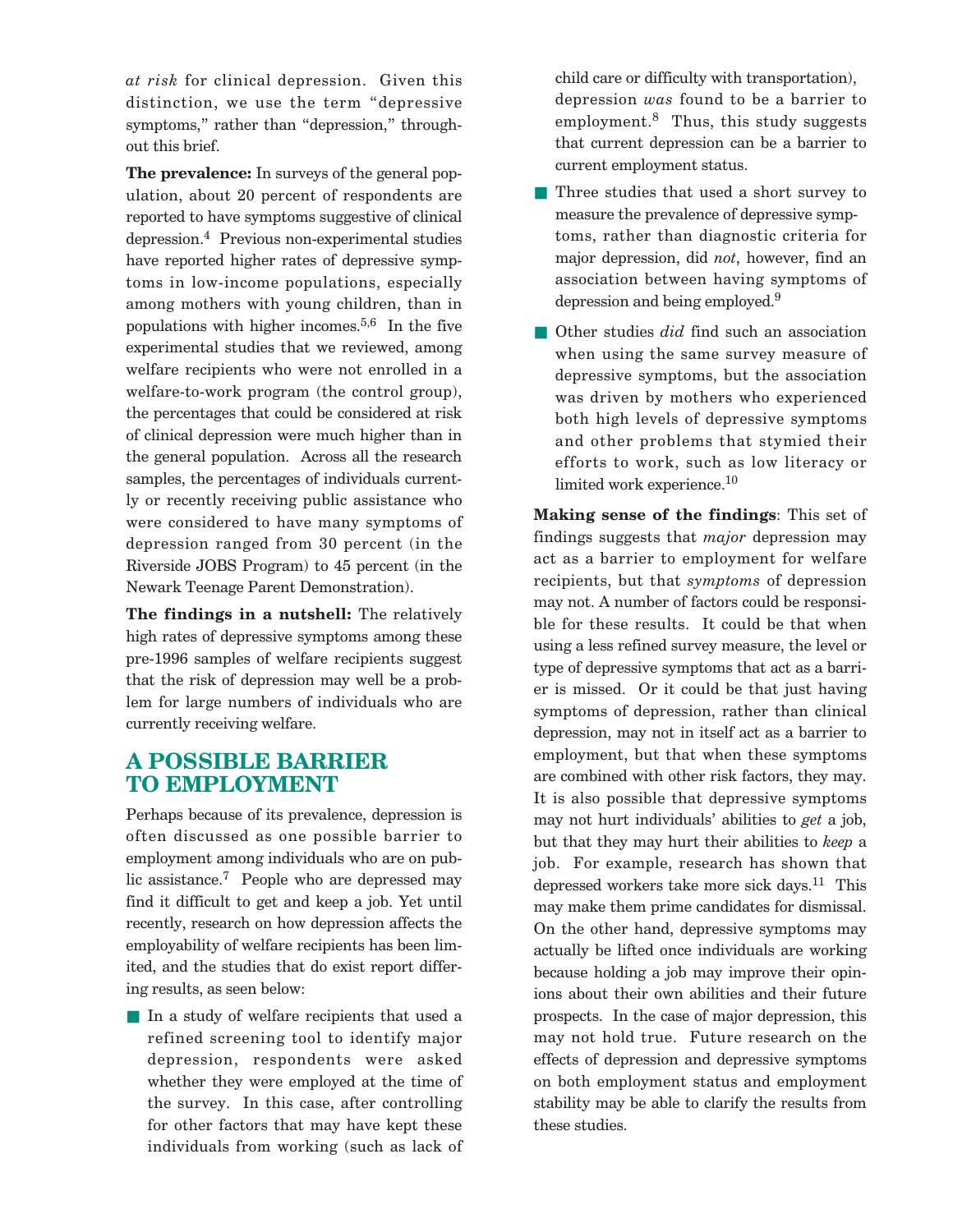## **A RISK FACTOR FOR CHILDREN**

We now turn to how children are faring in households receiving welfare when their mothers have symptoms of depression.

**The relation to child outcomes.** Research has consistently documented that children of mothers who are depressed are at greater risk for poor outcomes in a variety of areas than children of mothers who are not. This holds for families across all income levels. Children of depressed mothers have been reported to show more behavior,  $^{12, 13}$  and academic problems,  $^{14}$ and to have a greater likelihood of health problems than children whose mothers are not depressed, $15$  especially when depression is sustained over time.16

Results from a sample of current and recent welfare recipients, taken from a study of parenting behavior among welfare recipients, mirror these findings as they pertain to children's behavioral and cognitive outcomes.17 Mothers in the sample were asked how their children were faring at two points in their lives: when they were 5- to 7-years-old; and then, when they were between 8 and 10.

- Children of mothers with more symptoms of depression exhibited significantly more behavior problems at ages 5 to 7 than did children of mothers with fewer symptoms of depression. Specifically, the children of mothers with more depressive symptoms showed both more "externalizing" behavior problems (such as bullying and acting disobedient) and more "internalizing" behavior problems (such as acting sad or showing low self-esteem).<sup>18</sup>
- When the children of mothers with more symptoms of depression were a little older (8 to 10), they again exhibited more internalizing behavior problems, as well as more "hyperactive" behaviors (such as disrupting others and acting without thinking).
- At this older age, these children also scored lower on a math achievement test than children of mothers with fewer depressive symptoms.<sup>19</sup>

**In combination with other barriers.** Additional evidence from this and other studies suggests that children of mothers who have symptoms of depression may be at even greater risk for poor outcomes when their mothers also have other problems. For example, the combination of maternal depressive symptoms and low maternal literacy predicted poorer behavioral outcomes (but not poorer cognitive outcomes) in 5- and 7-year-olds. $20$  When these children were between 8 and 10, the combination of maternal depressive symptoms and low maternal literacy resulted in poorer cognitive outcomes (but not poorer behavioral outcomes). That is, when the children were younger, they were more likely to have behavior problems if their mothers had both symptoms of depression and low literacy; at the older age, they were more likely to show poor academic performance. Study authors suggest that, among children of mothers with both risk factors, the behavioral problems soon after school entry may have interfered with children's learning, translating into longer-term academic problems.21 Evidence from this study also suggests that higher maternal literacy appears to buffer the relationship between maternal depressive symptoms and unfavorable child outcomes. In other words, depressive symptoms were associated with more problems in children when mothers also had low levels of literacy, though not when mothers had higher levels of literacy.<sup>22</sup> Similarly, another study found that work experience appears to buffer the effects of maternal depressive symptoms on children.<sup>23</sup>

**The connection to parenting.** Research suggests that parenting may be a pathway through which depression undermines children's development. Thus, mothers with depressive symptoms, or with diagnoses of clinical depression, may be less responsive to their children, more irritable, more harsh and coercive in disciplining, and less effective in teaching their children.<sup>24</sup> Several studies, including those focusing on mothers currently or recently receiving welfare, show that parenting behavior differs according to level of depressive symptoms or diagnosis of depression.<sup>25</sup> Through their parenting, mothers with high levels of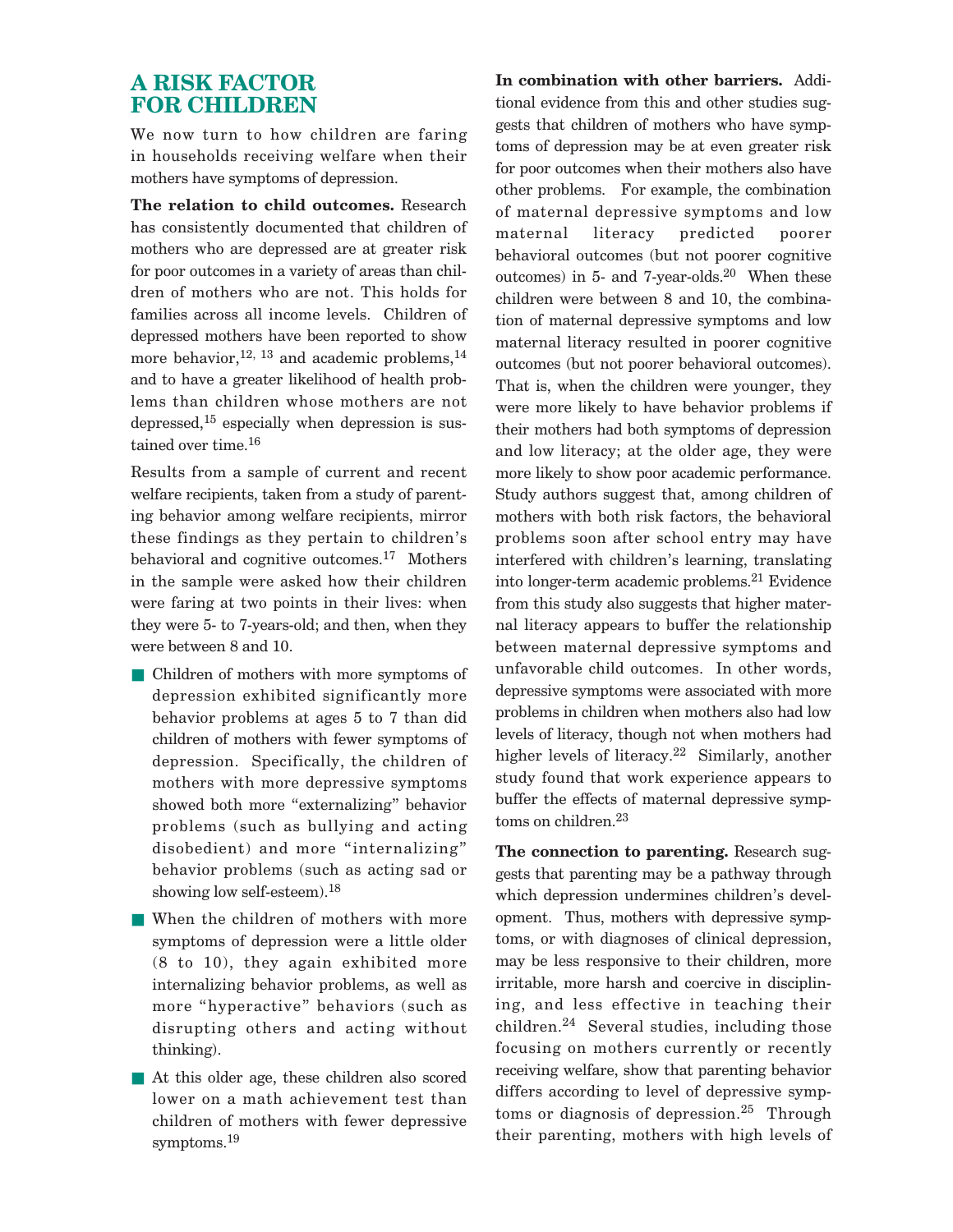depressive symptoms may put their children at higher risk for emotional and behavioral difficulties themselves.

## **IMPACTS OF WELFARE-TO-WORK PROGRAMS**

The purpose of welfare-to-work programs, as their name signifies, is to help move individuals from welfare dependency to economic self-sufficiency. Addressing the issue of depressive symptoms or clinical depression among welfare recipients was not an explicit goal of most of the programs cited in this brief. Yet because depression may impede employment, as well as compromise the well-being of children, it seems appropriate to consider what impact these programs had on symptoms of maternal depression.

We looked at the results of seven experimental studies that evaluated programs designed to decrease welfare dependency or improve economic well-being in low-income families. The programs include the five mentioned earlier in this brief in connection with our discussion of the prevalence of depressive symptoms among welfare recipients (the Job Opportunities and Basic Skills Training (JOBS) Program, New Chance, the Teenage Parent Demonstration, Florida's Family Transition Program, and the Canadian Self-Sufficiency Project), as well as the Minnesota Family Investment Program and New Hope.<sup>26</sup>

**On adults.** Even though it was not anticipated that enrolling in a welfare-to-work program would have an effect on symptoms of depression, the studies show that it can. Across 20 samples analyzed in the seven evaluation studies, one-third showed impacts of the programs on symptoms of depression. And within this group, the majority of programs had an unfavorable impact on these symptoms; that is, they increased these symptoms. Specifically, five unfavorable and two favorable impacts were found.27

The reasons behind this pattern are unclear, as the programs showing negative impacts on depressive symptoms varied in the populations they served, their structure, and whether participation was mandatory or voluntary.28 Even without knowing what exact factors in these diverse programs were responsible for the apparent results, however, it still may be a concern that there were impacts and that the majority of these were unfavorable.

**On children.** Evidence from two programs that showed increases in depressive symptoms among participants (Grand Rapids' Labor Force Attachment Program and New Chance) suggests that the increase in these symptoms among mothers in the programs may have been related to negative impacts on their children. Mothers in the Grand Rapids' Labor Force Attachment Program (which is under the umbrella of the JOBS Program) reported experiencing more depressive symptoms and feeling less warmth toward their children, compared with a control group of mothers who were not in the program. In turn, children of mothers in the program exhibited more behavior problems, such as bullying or being disobedient, than children in the control group.<sup>29</sup> Analyses suggest that the increase in maternal depressive symptoms and decrease in warm parenting that occurred when women enrolled in the program may have contributed to the increase in children's behavior problems.<sup>30</sup> Results from the New Chance program raise this possibility as well.31

## **SUMMARY**

The descriptive findings from experimental studies of welfare-to-work programs show that depressive symptoms are relatively common among populations currently or recently receiving welfare. Non-experimental findings presented here suggest that major depression – or even the presence of symptoms of depression – may act as a barrier to employment for some welfare recipients. Research also suggests that in addition to potential implications for employment, depressive symptoms are associated with unfavorable outcomes for children. Moreover, some evaluations of programs designed to decrease welfare dependency that were initiated before the passage of the 1996 welfare reform law have found that programs produced changes in symptoms of depression and that a majority of the impacts were in an unfavorable direction – a consequence that was clearly unintended.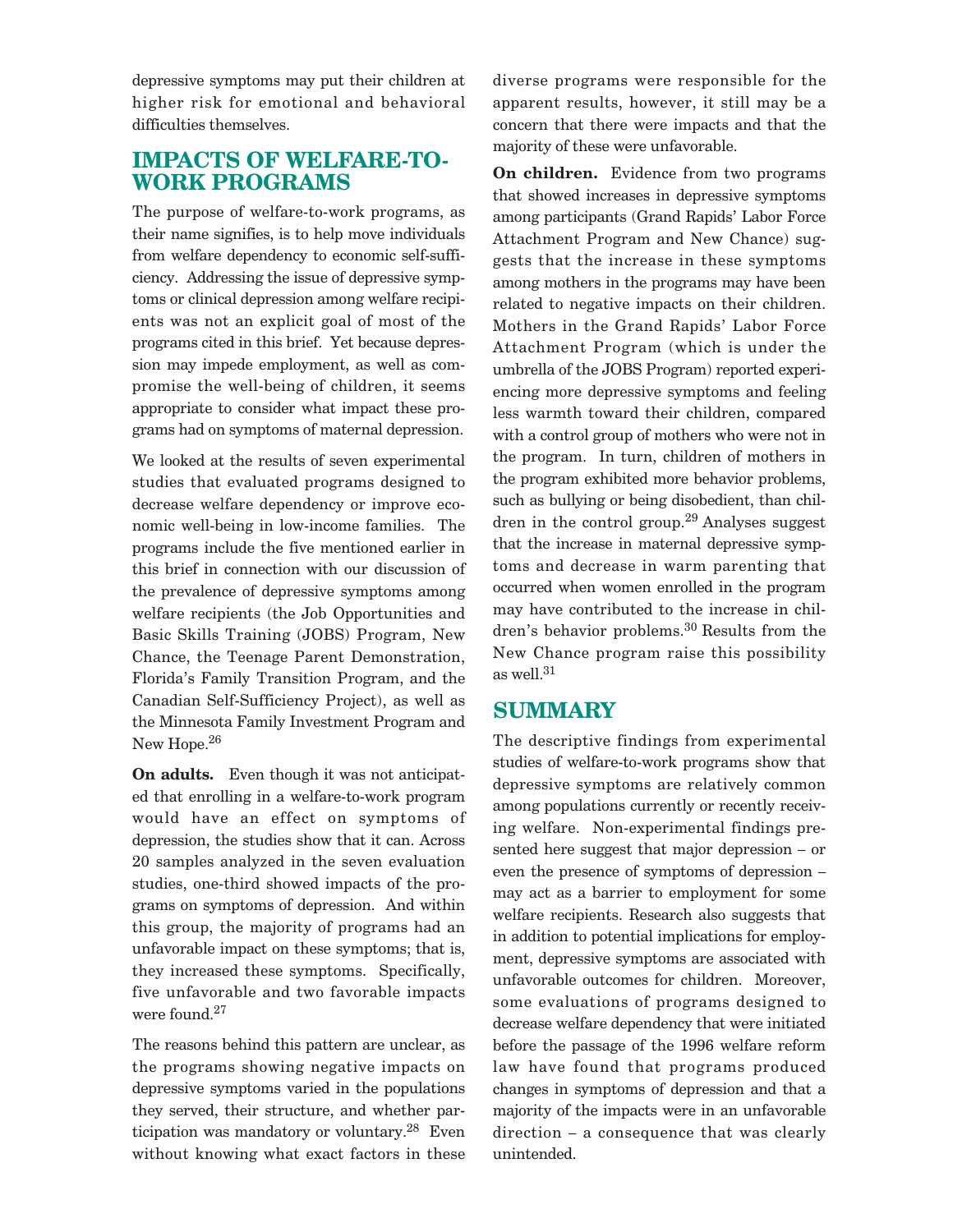## **IMPLICATIONS FOR RESEARCH AND POLICY**

In the current context of welfare reform, with its strong emphasis on employment, it may be important to consider the negative impacts on symptoms of depression among some welfare recipients in pre-1996 welfare-to-work programs. How these individuals fared after enrolling in a welfare-to-work program may foreshadow how other welfare recipients may fare when they enter (or try to enter) the work force.<sup>32</sup>

Further research is needed to examine how and why some welfare-to-work programs caused an increase in depressive symptoms, as well as how other programs caused a decrease in these symptoms. In addition, research is needed to develop effective strategies to deal with the problem that maternal depression may pose for families on welfare, both as a potential barrier to employment and as a potential threat to the development of children. Some policies and programs are being implemented already to address these issues.33 However, the upcoming reauthorization of the Temporary Assistance for Needy Families (TANF) block grant may be an opportune time for policy makers and social service providers to take a fresh look at this problem. This discussion should include not only a focus on employment, but also a focus on children.

Child Trends is a nonprofit, nonpartisan research center that studies children and families. For additional information on Child Trends, including a complete set of available *Research Briefs*, please visit our Web site, www.childtrends.org.

Child Trends gratefully acknowledges the John D. and Catherine T. MacArthur Foundation for support of its *Research Brief* series. We also thank officials of the U.S. Department of Health and Human Services, who granted Child Trends permission to use pre-release National Evaluation of Welfare-to-Work Strategies (NEWWS) Child Outcomes Study data to conduct many of the analyses reported in this brief.

Editor: Harriet J. Scarupa

#### Endnotes

1See also, discussion in Lennon, M. C., Blome, J., & English, K. (March 2001). *Depression and low-income women: Challenges for TANF and welfare-to-work policies and programs.* New York, NY: National Center for Children in Poverty; and in Rosman, E., McCarthy, J., & Woolverton, M. (2001). *Focusing on families in welfare reform reauthorization: Adults with mental health needs and children with special needs.* Washington, DC: National Technical Assistance Center for Children's Mental Health.

<sup>2</sup>For detailed information on the studies discussed, see the reports published for<br>each study. Specifically, see McGroder, S.M., Zaslow, M.J., Moore, K.A., & LeMen-<br>estrel, S.M. (2000). *The National Evaluation of Welfare Impacts on young children and their families two years after enrollment: Findings from the Child Outcomes Study.* Washington, D.C.: U.S. Department of Health and Human Services, Administration for Children and Families and Office of the Assistant Secretary for Planning and Evaluation, and U.S. Department of Education. (NEWWS/COS); Quint, J., Bos, H., and Polit, D. (1997). *New Chance: Final report on a comprehensive program for young mothers in poverty and their children.* New York: Manpower Demonstration Research Corporation. (New Chance); Kisker, E., Rangarajan, A., & Boller, K. (1998). *Moving into adulthood: Were the impacts of mandatory programs for welfare-dependent teenage parents sustained after the programs ended?* Washington, DC: U.S. Department of Health and Human Services, Office of the Assistant Secretary for Planning and Evalua-<br>tion. (TPD); Bloom, D., Kemple, J.J., Morris, P., Scrivener, S., Verma, N., Hendra,<br>R., with Adams-Ciardullo, D., Seith, D., & Walter, J. (2000 *tion Program: Final report on Florida's initial time-limited welfare program.* New York: Manpower Demonstration Research Corporation. (FTP); Morris, P., & Michalopoulos, C. (2000). *The Self-Sufficiency Project at 36 months: Effects on children of a program that increased parental employment and income.* Ottawa, Ontario: Social Research and Demonstration Corporation. (SSP).

3The studies presented use the Center for Epidemiological Studies Depression Scale (CES-D), or a shortened version of this scale. Radloff, L.S. (1977). The CES-D scale: A self-report depression scale for research in the general population. *Applied Psychological Measurement, 1,* 385-401.

4Comstock, G.W. & Helsing, K.J. (1976). Symptoms of depression in two communities. *Psychological Medicine, 6,* 551-563; Devins, G.M., & Orme, C.M. (1985). Center for epidemiological studies depression scale. In D.J. Keyser & R.C. Sweetland (Eds.), *Test Critiques* (pp. 144-160). Kansas City, MO: Test Corporation of America.

5Moore, K.A., Zaslow, M.J., Coiro, M.J., Miller, S.M., & Magenheim, E.B. (1995). *How well are they faring? AFDC families with preschool-aged children in Atlanta at the outset of the JOBS evaluation.* Washington, DC: U.S. Department of Health and Human Services; Quint, J.C., Polit, D.F., Bos, H., & Cave, G. (1994). *New Chance: Interim findings on a comprehensive program for disadvantaged young mothers and their children.* New York: Manpower Demonstration Research Corporation. For further discussion, see Coiro, M.J. (2001). Depressive symptoms among women receiving welfare. In M.C. Lennon (Ed.), *Welfare, work, and wellbeing* (pp.1-23). Bingham, NY: The Haworth Medical Press.

<sup>6</sup>Parental mental health more generally is also poorer among low-income parents<br>and parents on welfare. See, for example, Vandivere, S., Moore, K.A., & Zaslow,<br>M.J. (2000). *Children's family environment*. Snapshots of Am

7For reviews, see Olson, K., & Pavetti, L. (1996). *Personal and family challenges* to the successful transition from welfare to work. Washington, DC: The Urban Institute; Kalil, A., Corcoran, M., Danziger, S., Tolman, R., Seefeldt, K., Rosen, D.,  $\&$  Ram, Y. (1998). *Getting jobs, keeping jobs, and ear* 

8Danziger, S., Corcoran, M., Danziger, S., Heflin, C., Kalil, A., Levine, J., Rosen, D., Seefeldt, K., Siefert, K., & Tolman, R. (2000). *Barriers to the employment of welfare recipients.* Ann Arbor, MI: University of Michigan, Poverty Research & Training Center.

9See Coiro, 2001; McGroder, S.M., Zaslow, M.J., Papillo, A.R. & Ahluwalia, S.K. (2001, April). *Do mandatory welfare-to-work programs eliminate selection into maternal employment?* Paper presented at the meetings of the Society for Research in Child Development, Minneapolis, MN; Zaslow, M.J., Hair, E.C., Dion, M.R., Ahluwalia, S.K. & Sargent, J. (2001). Maternal depressive symptoms and low literacy as potential barriers to employment in a sample of families receiving welfare: Are there two-generational implications? In M.C. Lennon (Ed.), *Women & Health, 32*(3), 211-251.

10Hair, E.C., McGroder, S.M., Zaslow, M.J., Ahluwalia, S.K., & Moore, K.A. (in press). How do maternal risk factors affect children in low-income families? Further evidence of two-generational implications. *Journal of Prevention and Intervention in the Community.* McGroder, S. M., Ahluwalia, S. K., Papillo, A. R., McGarvey, A. (2001, November). Barriers to employment in a welfare sample fac-ing mandatory work requirements: A cluster-analytic approach. Paper presented at the annual meeting of the Association for Public Policy and Management in Washington, D.C.

11Kessler, R.C., Zhao, S., Katz, S., Kouzis, A.C., Frank, R.G., Edlund, M., & Leaf, P. (1999). Past-year use of outpatient services for psychiatric problems in the National Comorbidity Survey. *American Journal of Psychiatry, 156*(1), 115-123, and Broadhead, W.E., Blazer, D.G., George, L.K., & Tse, C.K. (1990). Depression, disability days, and days lost from work in a prospective epidemiological survey. *JAMA, 264*(19), 2524-8, as presented in Lennon, M. C., Blome, J., and English, K. (2001). Depression and low-income women: Challenges for TANF and welfare-towork policies and programs. New York, NY: National Center for Children in Poverty.

12For example, Gross, D., Conrad, B., Fogg, L., Willis, L., & Garvey, C. (1995). A longitudinal study of maternal depression and preschool children's mental health.<br>*Nursing Research, 44,* (2), 96-101; Hammen, C., Adrian, C., Gordon, D., Burge, D.,<br>Jaenicke, C., & Hiroto, D. (1987). Children of depress and symptom predictors of dysfunction. *Journal of Abnormal Psychology, 96(3),*<br>190-198; Harnish, J.D., Dodge, K.A., & Valente, E. (1995). Mother-child interac-<br>tion quality as a partial mediator of the roles of maternal d ogy and socioeconomic status in the development of child behavior problems. *Child Development, 66,* 739-753; Lang, C., Field, T., Pickens, J., Martinez, A., Bendell, D., Yando, R., & Routh, D. (1996). Preschoolers of dysphoric mothers. *Journal of Child Psychology and Psychiatry, 37*(2), 221-224.